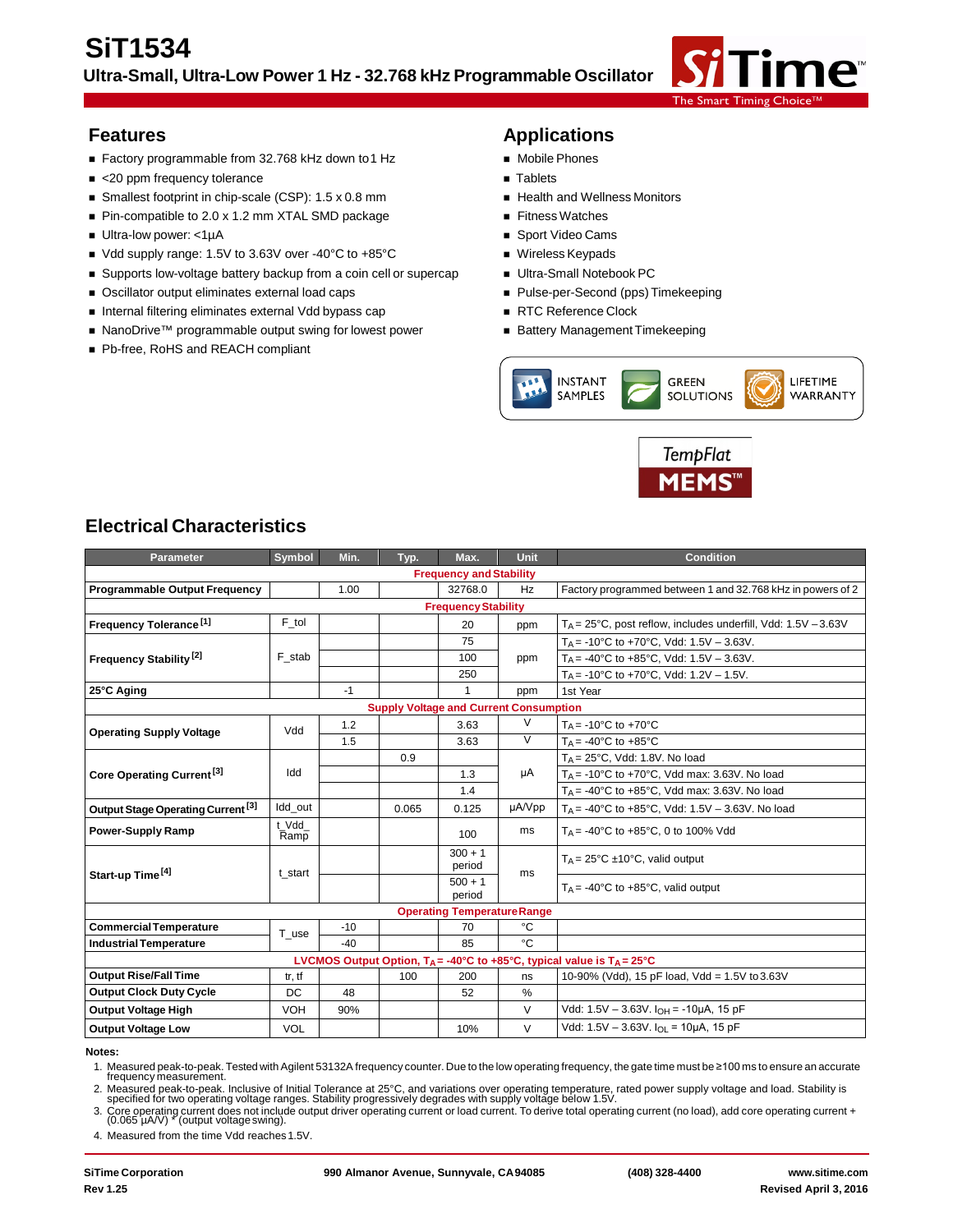

### **Electrical Characteristics (continued)**

| Parameter                                                        | Symbol     | Min.     | Typ.               | Max.                      | <b>Unit</b>       | <b>Condition</b>                                                                                                                                                                                                                        |  |
|------------------------------------------------------------------|------------|----------|--------------------|---------------------------|-------------------|-----------------------------------------------------------------------------------------------------------------------------------------------------------------------------------------------------------------------------------------|--|
| NanoDrive™ Programmable, Reduced Swing Output                    |            |          |                    |                           |                   |                                                                                                                                                                                                                                         |  |
| <b>Output Rise/Fall Time</b>                                     | tf, tf     |          |                    | 200                       | ns                | 30-70% (V <sub>OL</sub> /V <sub>OH</sub> ), 10 pF Load                                                                                                                                                                                  |  |
| <b>Output Clock Duty Cycle</b>                                   | DC         | 48       |                    | 52                        | $\%$              |                                                                                                                                                                                                                                         |  |
| <b>AC-coupled Programmable</b><br><b>Output Swing</b>            | V sw       |          | $0.20$ to<br>0.80  |                           | V                 | SiT1534 does not internally AC-couple. This output description<br>is intended for a receiver that is AC-coupled. See Table 2 for<br>acceptable NanoDrive swing options.<br>Vdd: 1.5V - 3.63V, 10 pF Load, $I_{OH}/I_{OL} = \pm 0.2$ µA. |  |
| <b>DC-Biased Programmable</b><br>Output Voltage High Range       | <b>VOH</b> |          | $0.60$ to<br>1.225 |                           | V                 | Vdd: $1.5V - 3.63V$ . $I_{OH} = -0.2 \mu A$ , 10 pF Load. See Table 1 for<br>acceptable $V_{OH}/V_{OL}$ setting levels.                                                                                                                 |  |
| <b>DC-Biased Programmable</b><br><b>Output Voltage Low Range</b> | <b>VOL</b> |          | $0.35$ to<br>0.80  |                           | $\vee$            | Vdd: $1.5V - 3.63V$ . $I_{OL} = 0.2 \mu A$ , 10 pF Load. See Table 1 for<br>acceptable V <sub>OH</sub> /V <sub>OL</sub> setting levels.                                                                                                 |  |
| <b>Programmable Output Voltage</b><br><b>Swing Tolerance</b>     |            | $-0.055$ |                    | 0.055                     | V                 | $T_A = -40^{\circ}$ C to $+85^{\circ}$ C, Vdd = 1.5V to 3.63V.                                                                                                                                                                          |  |
|                                                                  |            |          |                    | <b>Jitter Performance</b> |                   |                                                                                                                                                                                                                                         |  |
| <b>Period Jitter</b>                                             | T_djitt    |          | 35                 |                           | ns <sub>RMS</sub> | Cycles = 10,000, $T_A = 25^{\circ}$ C, Vdd = 1.5V - 3.63V                                                                                                                                                                               |  |

# **Pin Configuration (SMD)**

| <b>Pin</b> | Symbol         | $U$                       | <b>Functionality</b>                                                                                                                                                                                                                                                                                                                                                                                   |
|------------|----------------|---------------------------|--------------------------------------------------------------------------------------------------------------------------------------------------------------------------------------------------------------------------------------------------------------------------------------------------------------------------------------------------------------------------------------------------------|
|            | N <sub>C</sub> | No Connect,<br>don't care | No Connect. Will not respond to any input signal. When the SiT1534 is<br>used as an alternative to an XTAL, this pin is typically connected to the<br>receiving ICs X Out pin. In this case, the SiT1534 will not be affected by<br>the signal on this pin.                                                                                                                                            |
| 2          | <b>GND</b>     | Power Supply<br>Ground    | Connect to ground.                                                                                                                                                                                                                                                                                                                                                                                     |
| 3          | CLK Out        | OUT                       | Oscillator clock output. When the SiT1534 is used as an alternative to an<br>XTAL, the CLK Out is typically connected to the receiving ICs X IN pin.<br>No need for load capacitors. The output driver is independent of capac-<br>itive loading.                                                                                                                                                      |
| 4          | Vdd            | Power Supply              | Connect to power supply $1.2V \leq Vdd \leq 3.63V$ . Under normal operating<br>conditions. Vdd does not require external bypass/decoupling<br>capacitor(s). For more information about the internal power-supply<br>filtering, see the Power Supply Noise Immunity section in the detailed<br>description.<br>Contact factory for applications that require a wider operating supply<br>voltage range. |

#### **SMD Package (Top View)**



# **Pin Configuration (CSP)**

| <b>Pin</b>    | Symbol     | $\mathsf{U}\mathsf{O}$ | <b>Functionality</b>                                                                                                                                                                                                                                                                                                                                                                       |
|---------------|------------|------------------------|--------------------------------------------------------------------------------------------------------------------------------------------------------------------------------------------------------------------------------------------------------------------------------------------------------------------------------------------------------------------------------------------|
| 1, 4          | <b>GND</b> | Power Supply<br>Ground | Connect to ground. Acceptable to connect pin 1 and 4 together. Both pins<br>must be connected to GND.                                                                                                                                                                                                                                                                                      |
| $\mathcal{P}$ | CLK Out    | OUT                    | Oscillator clock output. The CLK can drive into a Ref CLK input or into an<br>ASIC or chip-set's 32kHz XTAL input. When driving into an ASIC or<br>chip-set oscillator input (X IN and X Out), the CLK Out is typically<br>connected directly to the XTAL IN pin. No need for load capacitors. The<br>output driver is intended to be insensitive to capacitive loading.                   |
| 3             | Vdd        | Power Supply           | Connect to power supply 1.2V ≤ Vdd ≤ 3.63V. Under normal operating conditions, Vdd does not require external bypass/decoupling<br>capacitor(s). For more information about the internal power-supply<br>filtering, see the Power Supply Noise Immunity section in the detailed<br>description.<br>Contact factory for applications that require a wider operating supply<br>voltage range. |

**CSP Package (Top View)**

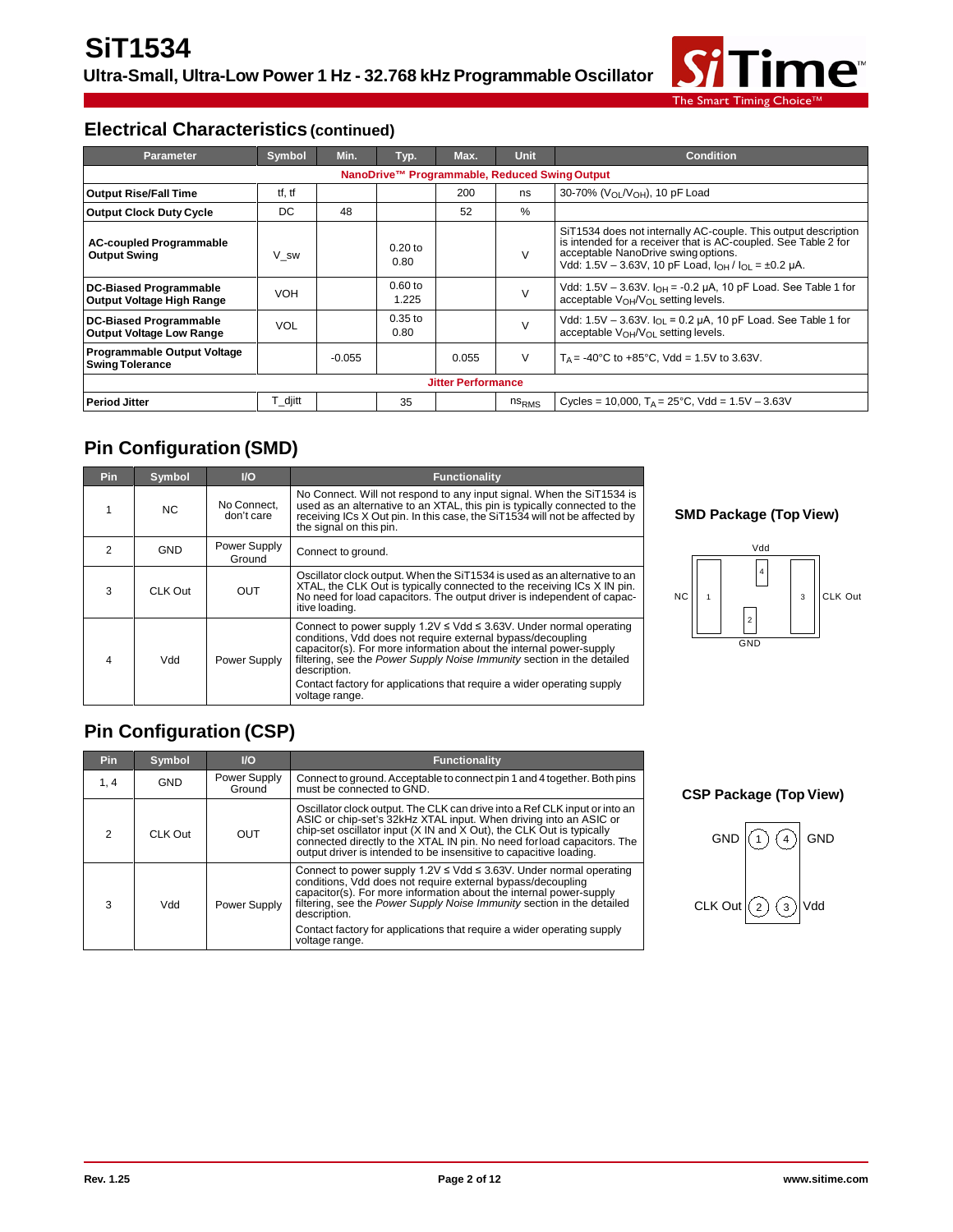

## **System Block Diagram**



### **Absolute Maximum**

Attempted operation outside the absolute maximum ratings cause permanent damage to the part. Actual performance of the IC is only guaranteed within the operational specifications, not at absolute maximum ratings.

| <b>Parameter</b>                                          | <b>Test Condition</b>           | Value                                                | <b>Unit</b> |  |
|-----------------------------------------------------------|---------------------------------|------------------------------------------------------|-------------|--|
| <b>Continuous Power Supply Voltage Range (Vdd)</b>        |                                 | $-0.5$ to $3.63$                                     | V           |  |
| Short Duration Maximum Power Supply Voltage (Vdd)         | $\leq$ 30 minutes               | 4.0                                                  | V           |  |
| <b>Continuous Maximum Operating Temperature Range</b>     | $Vdd = 1.5V - 3.63V$            | 105                                                  | °C          |  |
| <b>Short Duration Maximum Operating Temperature Range</b> | $Vdd = 1.5V - 3.63V$ , ≤30 mins | 125                                                  | °C          |  |
| Human Body Model (HBM) ESD Protection                     | JESD22-A114                     | 3000                                                 | V           |  |
| <b>Charge-Device Model (CDM) ESD Protection</b>           | JESD22-C101                     | 750                                                  | V           |  |
| Machine Model (MM) ESD Protection                         | JESD22-A115                     | 300                                                  | V           |  |
| <b>Latch-up Tolerance</b>                                 | JESD78 Compliant                |                                                      |             |  |
| <b>Mechanical Shock Resistance</b>                        | Mil 883, Method 2002            | 10,000                                               | g           |  |
| <b>Mechanical Vibration Resistance</b>                    | Mil 883, Method 2007            | 70                                                   | g           |  |
| 2012 SMD Junction Temperature                             |                                 | 150                                                  | °C          |  |
| 1508 CSP Junction Temperature                             |                                 | 150                                                  | °C          |  |
| <b>Storage Temperature</b>                                |                                 | -65 $\mathrm{^{\circ}C}$ to 150 $\mathrm{^{\circ}C}$ |             |  |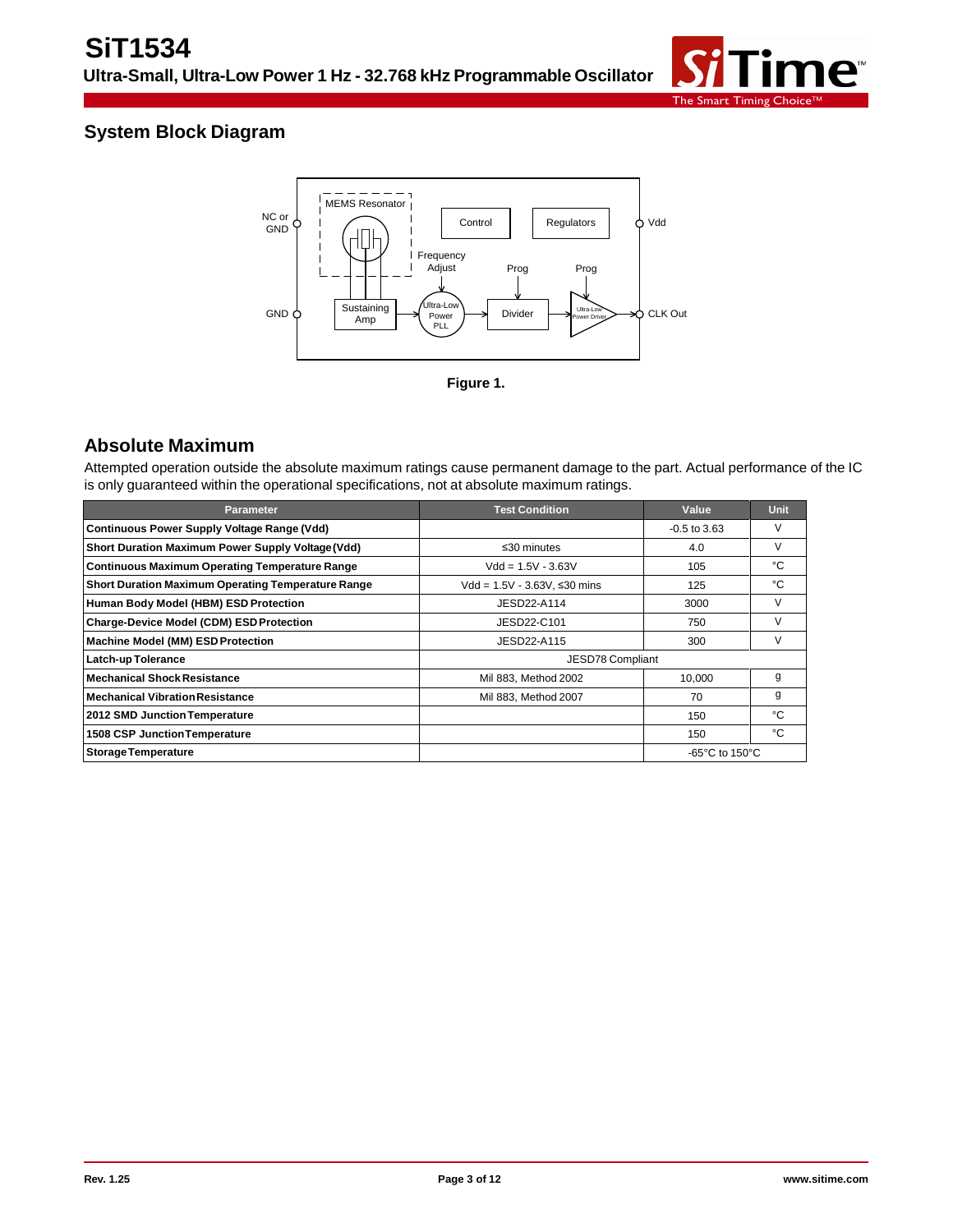

### **Description**

The SiT1534 is the first programmable oscillator capable of a frequency range between 32.768 kHz down to 1 Hz for true pulse-per-second (PPS) operation. SiTime's silicon MEMS technology enables the smallest footprint and chip-scale packaging. In the chip-scale package (CSP), these devices reduce footprint by as much as 80% compared to existing 2.0 x 1.2 mm SMD XTAL packages. Unlike XTALs, the SiT1534 oscillator output enables greater component placement flexibility and eliminates external load capacitors, thus saving additional component count and board space. And unlike standard oscillators, the SiT1534 features NanoDrive™, a factory programmable output that reduces the voltage swing to minimize power.

SiTime's MEMS oscillators consist of MEMS resonators and a programmable analog circuit. Our MEMS resonators are built with SiTime's unique MEMS First<sup>™</sup> process. A key manufacturing step is EpiSeal™ during which the MEMS resonator is annealed with temperatures over 1000°C. EpiSeal creates an extremely strong, clean, vacuum chamber that encapsulates the MEMS resonator and ensures the best performance and reliability. During EpiSeal, a poly silicon cap is grown on top of the resonator cavity, which eliminates the need for additional cap wafers or other exotic packaging. As a result, SiTime's MEMS resonator die can be used like any other semiconductor die. One unique result of SiTime's MEMS First and EpiSeal manufacturing processes is the capability to integrate SiTime's MEMS die with a SOC, ASIC, microprocessor or analog die within a package to eliminate external timing components and provide a highly integrated, smaller, cheaper solution to thecustomer.

For applications that require XTAL resonator compatibility, the SiT1534 is available in the 2.0 x 1.2 mm (2012) package. Unlike XTAL resonators, SiTime's silicon MEMS oscillators require a power supply (Vdd) and ground (GND) pin. Vdd and GND pins are conveniently placed between the two large XTAL pins. When using the SiTime Solder Pad Layout(SPL), the SiT1534 footprint is compatible with existing 32 kHz XTALs in the 2012 SMD package. Figure 2 shows the comparison between the quartz XTAL footprint and the SiTime footprint.





SiTime's MEMS oscillators consist of MEMS resonators and a programmable analog circuit. Our MEMS resonators are built with SiTime's unique MEMS First™ process. A key manufacturing step is EpiSeal™ during which the MEMS resonator is annealed with temperatures over 1000°C. EpiSeal creates an extremely strong, clean, vacuum chamber that encapsulates the MEMS resonator and ensures the best performance and reliability. During EpiSeal, a poly silicon cap is grown on top of the resonator cavity, which eliminates the need for additional cap wafers or other exotic packaging. As a result, SiTime's MEMS resonator die can be used like any other semiconductor die. One unique result of SiTime's MEMS First and EpiSeal manufacturing processes is the capability to integrate SiTime's MEMS die with a SOC, ASIC, microprocessor or analog die within a package to eliminate external timing components and provide a highly integrated, smaller, cheaper solution to the customer.

#### **Frequency Stability**

The SiT1534 is factory calibrated (trimmed) to guarantee frequency stability to be less than 20 ppm at room temperature and less than 100 ppm over the full -40°C to +85°C temperature range. Unlike quartz crystals that have a classic tuning fork parabola temperature curve with a 25°C turnover point, the SiT1534 temperature coefficient is extremely flat across temperature. This device maintains less than 100 ppm frequency stability over the full operating temperature range when the operating voltage is between 1.5 and 3.63V as shown in Figure 3.

Functionality is guaranteed over the full supply voltage range. However, frequency stability degrades below 1.5V and steadily degrades as it approaches 1.2V due to the internal regulator limitations.

When measuring the SiT1534 output frequency with a frequency counter, it is important to make sure the counter's gate time is >100ms. The slow frequency of a 32 kHz clock will give false readings with faster gatetimes.

For applications that require a higher operating voltage range, consider the SiT1544 with a 2.7V to 4.5V supply voltage range.



#### **Note:**

5. On the SiTime device, X IN is not internally connected and will not respond to any signal. It is acceptable to connect to chipset X OUT.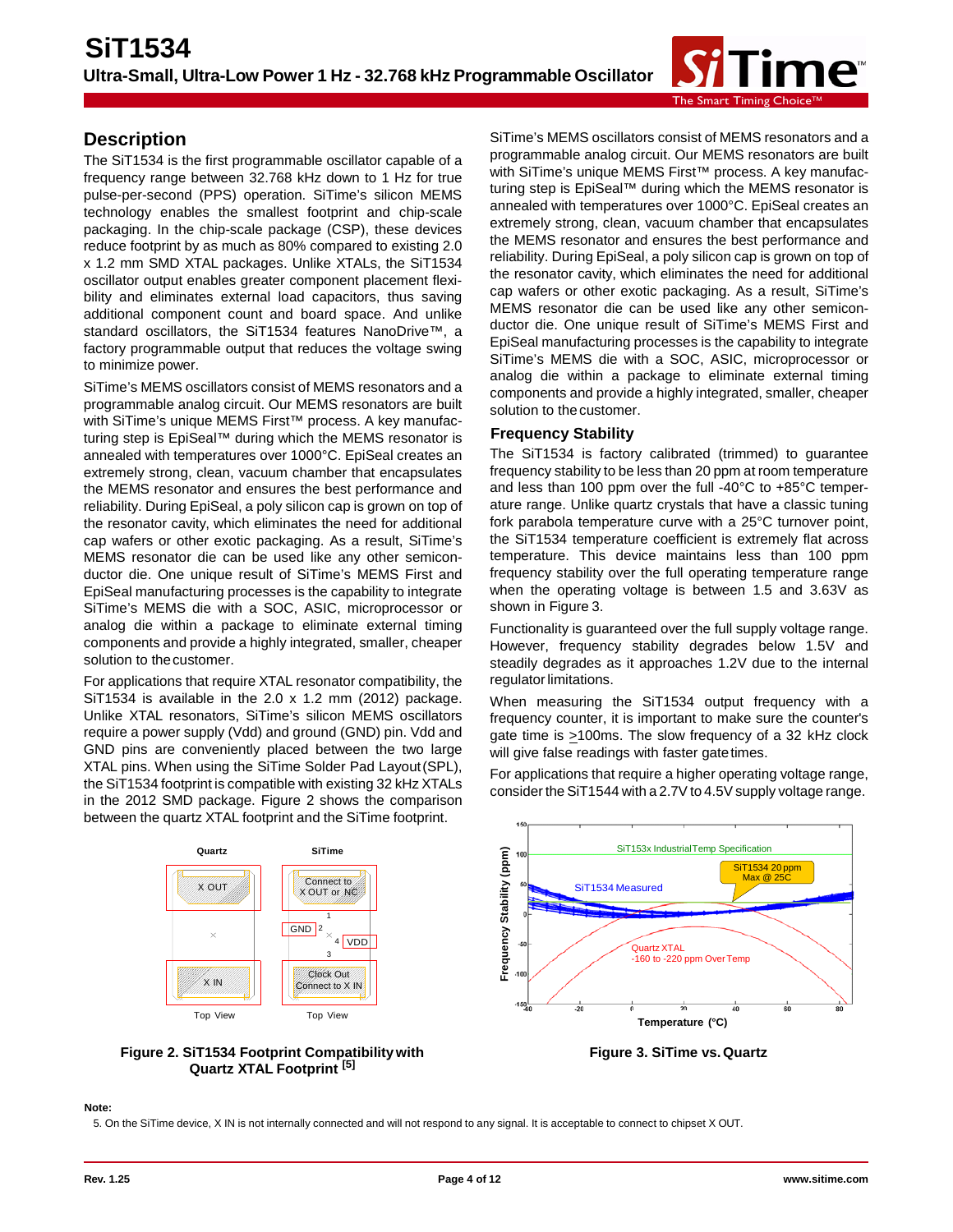

#### **Power Supply Noise Immunity**

In addition to eliminating external output load capacitors common with standard XTALs, this device includes special power supply filtering and thus, eliminates the need for an external Vdd bypass-decoupling capacitor. This feature further simplifies the design and keeps the footprint as small as possible. Internal power supply filtering is designed to reject AC-noise greater than ±150 mVpp and beyond 10 MHz frequency components.

#### **Programmable Frequency**

The SiT1534 is the first oscillator to feature a programmable frequency range between 1 Hz and 32.768 kHz in powers of two. Reducing the frequency significantly reduces the output load current (C\*V\*F). For example, reducing the frequency from 32.768 kHz to 10 kHz improves load current by 70%. Similarly, reducing the output frequency from 32.768 kHz down to 1Hz reduces the load current by more than99%.

The part number ordering shows the specific frequency options.

#### **NanoDrive™ Reduced Swing Output Voltage**

For low-power applications that drive directly into a chip-set's XTAL input, the reduced swing output is ideal. SiTime's unique NanoDrive™, factory-programmable output stage is optimized for low voltage swing to minimize power and maintain compatibility with the downstream oscillator input (X IN pin). The SiT1534 output swing is factory programmed between 250 mV and 800 mV. For DC-coupled applications, output  $V_{OH}$  and V<sub>OL</sub> are individually factory programmed. Contact SiTime for programming support.

#### **Power-up**

The SiT1534 starts-up to a valid output frequency within 300 ms when operating at 32.768 kHz. For frequencies less than 32.768 kHz, the start-up time can increase by an additional clock period. The maximum start-up time over temperature is 500 ms max over temperature plus a clock period. For example, the maximum start-up time for a 256 Hz clock is 500 ms + 3.9 ms. To ensure the device starts-up within the specified limit, make sure the power-supply rampsup in approximately 10 - 20 ms (to within 90% of Vdd). Startup time is measured from the time Vdd reaches 1.5V. For applications that require start-up between 1.2V and 1.5V, the start-up time will be typically 50 mslonger.

### **SiT1534 NanoDrive™**

Figure 4 shows a typical output waveform of the SiT1534 (into a 10 pF load) when factory programmed for a 0.70V swing and DC bias  $(V_{OH}/V_{OL})$  for 1.8V logic:

#### *Example:*

- NanoDrive™ part number coding: D14. Examplepart number:SiT1534AI-J4-D14-32.768
- $V_{OH} = 1.1V$ ,  $V_{OL} = 0.4V$  ( $V_{SW} = 0.70V$ )



**Figure 4.SiT1534AI-J4-D14-32.768 Output Waveform (10 pF load)**

Table 1 shows the supported NanoDrive™ V<sub>OH</sub>, V<sub>OL</sub> factory programming options.

Table 1. Acceptable V<sub>OH</sub>/V<sub>OL</sub> NanoDrive™ Levels

| <b>NanoDrive</b> | $V_{OH} (V)$ | $V_{OL}$ (V) | Swing (mV) | <b>Comments</b>        |
|------------------|--------------|--------------|------------|------------------------|
| D26              | 1.2          | 0.6          | 600 ±55    | 1.8V logic compatible  |
| D <sub>14</sub>  | 1.1          | 0.4          | 700 ±55    | 1.8V logic compatible  |
| D74              | 0.7          | 0.4          | 300 ±55    | <b>XTAL compatible</b> |
| AA3              | n/a          | n/a          | 300 ±55    | <b>XTAL compatible</b> |

### **SiT1534 Full Swing LVCMOS Output**

The SiT1534 can be factory programmed to generate fullswing LVCMOS levels. Figure 5 shows the typical waveform (Vdd = 1.8V) at room temperature into a 15 pF load.

![](_page_4_Figure_23.jpeg)

**(Vdd = 1.8V) into 15 pF Load**

#### *Example:*

• LVCMOS output part number coding is always**DCC** Example part number:SiT1534AI-J4-**DCC**-32.768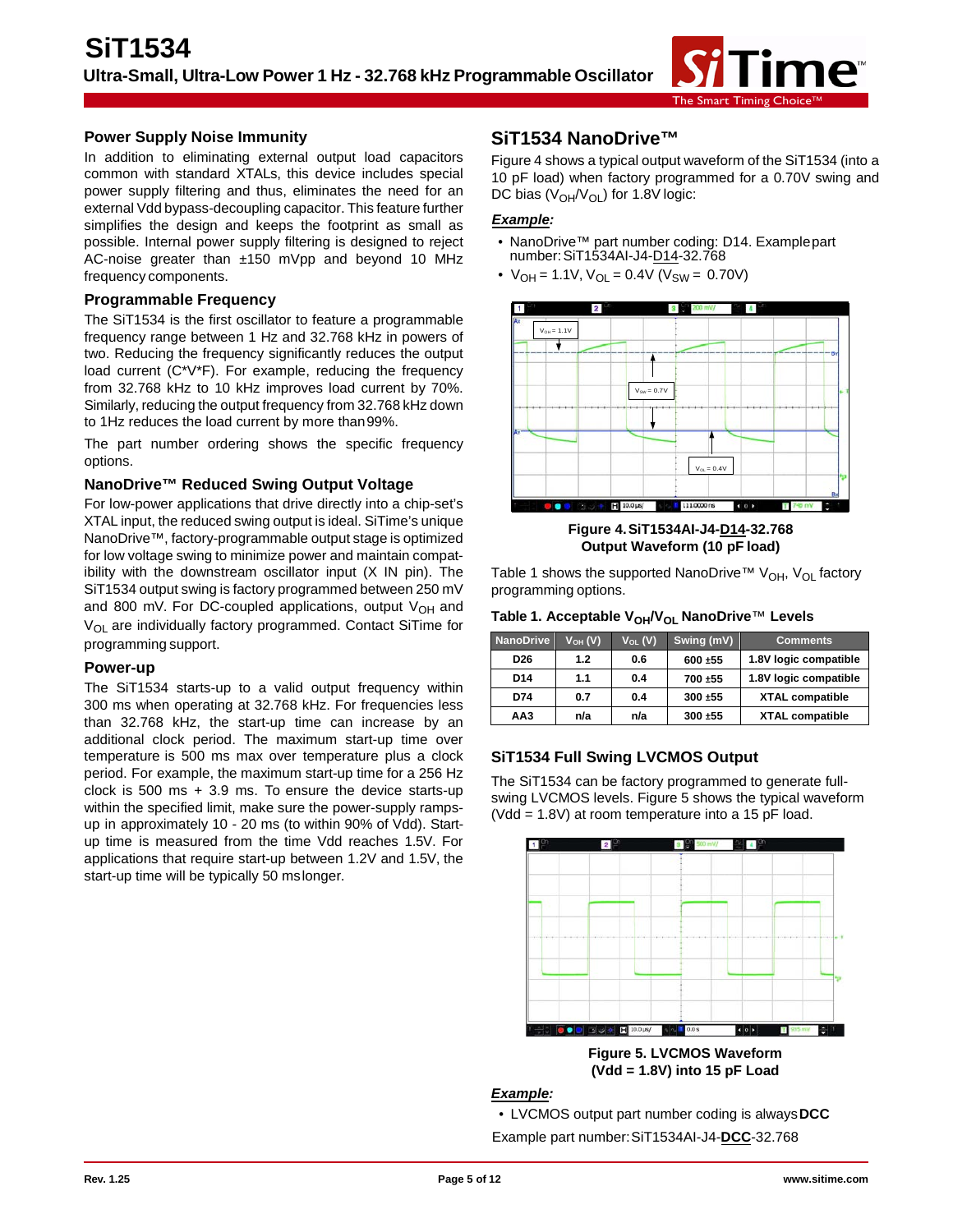![](_page_5_Picture_1.jpeg)

### **Calculating Load Current**

### **No Load Supply Current**

When calculating no-load power for the SiT1534, the core and output driver components need to be added. Since the output voltage swing can be programmed for reduced swing between 250 mV and 800 mV for ultra-low power applications, the output driver current is variable and is a function of the output voltage swing and the output frequency. Therefore, no-load operating supply current is broken into two sections; core and output driver. The real benefit of NanoDrive™ is shown in the Total Supply Current with Load calculation in the next section. The equation is as follows:

Total Supply Current (no load) = Idd Core + Idd Output Driver

#### *Example 1: Full-swing LVCMOS*

- $Vdd = 1.8V$
- Fout = 32.768kHz
- $\bullet$  Vout = Vdd
- Idd Output Driver: (3.5pF)(Vout)(Fout) = 206nA
- $\bullet$  Idd Core = 900nA (typ)
- Vout =  $Vdd = 1.8V$

Supply Current =  $900nA + 206nA = 1.1\mu A$ 

#### *Example 2: NanoDrive™ Reduced Swing*

- $Vdd = 1.8V$
- Fout = 32.768kHz
- Vout (programmable) = Voh Vol =  $1.1V 0.6V = 500mV$
- $\bullet$  Idd Core = 900nA (typ)
- Idd Output Driver: (3.5pF)(Vout)(Fout) = 57nA

Supply Current =  $900nA + 57nA = 957nA$ 

#### **Calculating Total Supply Current with Load**

To calculate the total supply current, including the load, follow the equation listed below. Note the 35% reduction in power with NanoDrive™ as shown in Example 2. Reducing the output clock frequency reduces the load current significantly, as shown in Example 3.

Total Current = Idd Core + Idd Output Driver + LoadCurrent

#### *Example 1: Full-swing LVCMOS*

- $\bullet$  Vdd = 1.8V
- $\bullet$  Fout = 32.768 $kHz$
- Vout = Vdd
- Idd Core = 900nA
- Idd Output Driver: (3.5pF)(Vout)(Fout) = 206nA
- Load Current: (10pF)(1.8V)(32.768kHz) = 590nA

Total Current with  $Load = 900nA + 205nA + 590nA = 1.5\mu A$ 

#### *Example 2: NanoDrive™ ReducedSwing*

- $Vdd = 1.8V$
- Fout = 32.768kHz
- Idd Core = 900nA
- Vout (programmable): Voh Vol =  $1.2V 0.6V = 600mV$
- Idd Output Driver: (3.5pF)(Vout)(Fout) = 69nA
- Load Current: (5 pF)(0.6V)(32.768kHz) = 98nA

Total Current with  $Load = 900nA + 69nA + 98nA = 1.07\mu A$ 

#### *Example 3: LVCMOS and 1 Hz Output Frequency*

- Same conditions as above example 1, but with output frequency = 1 Hz. This will significantly reduce the current consumption from the output stage and the load.
- Idd Core = 900nA
- Idd Output Stage =  $(3.5pF)(1.8V)(1Hz) = 6.3pA$
- 1Hz Output Frequency impacts the load current as shown below:
- Load Current =  $CVF = (10pF)(1.8V)(1Hz) = 18pA$

Total Supply Current with Load = Core Current + Output Stage Current + Load Current =  $900nA + 0.0063nA + 0.018nA =$ 900nA

Summary: Reducing the output frequency to 1 Hz virtually eliminates the current consumption from the output stage and load current.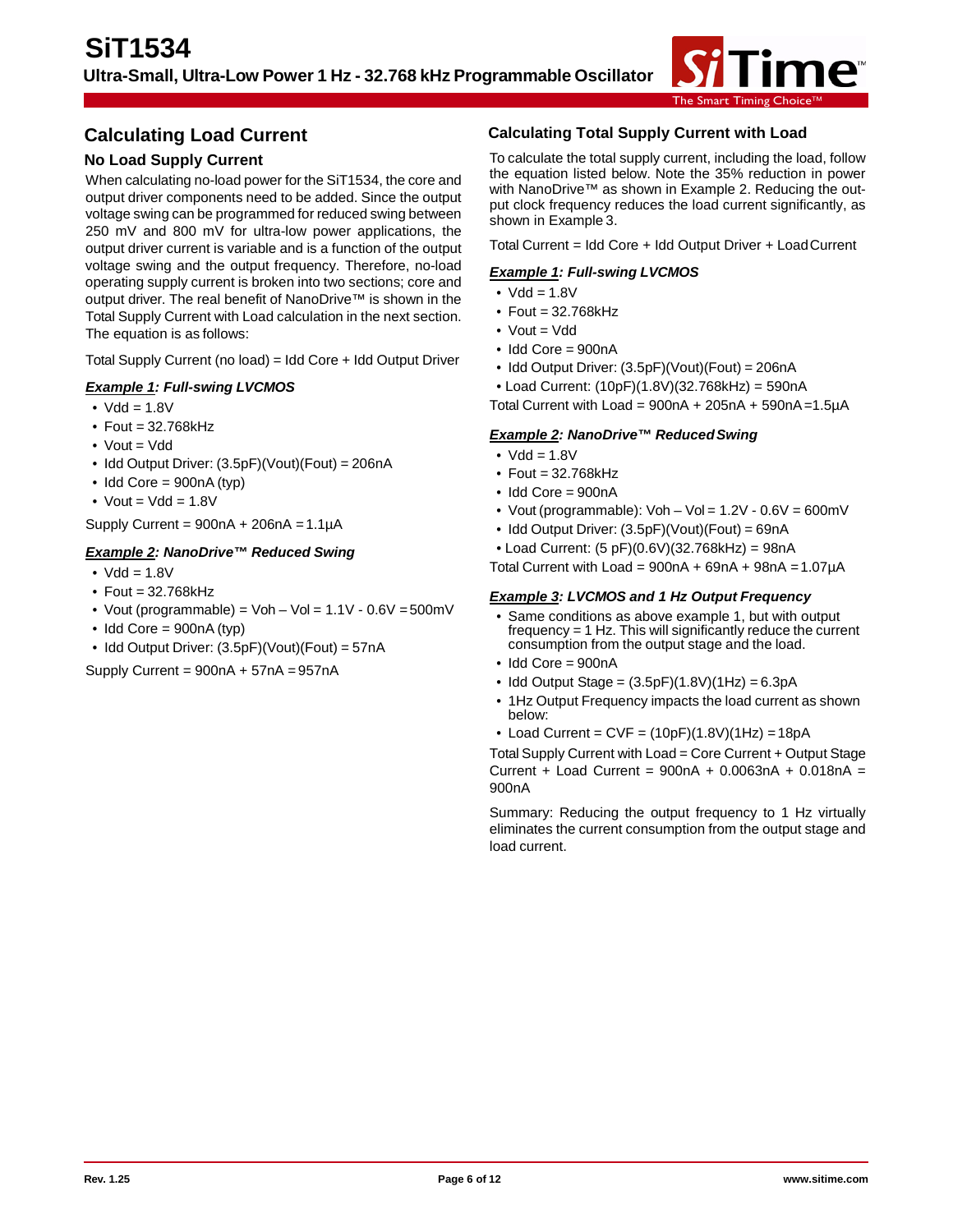![](_page_6_Picture_1.jpeg)

### **Typical Operating Curves**

**(TA = 25**°**C, Vdd = 1.8V, unless otherwise stated)**

![](_page_6_Figure_4.jpeg)

![](_page_6_Figure_6.jpeg)

![](_page_6_Figure_8.jpeg)

**Core Current overTemperature Output Stage Current overTemperature**

![](_page_6_Figure_10.jpeg)

![](_page_6_Figure_11.jpeg)

![](_page_6_Figure_12.jpeg)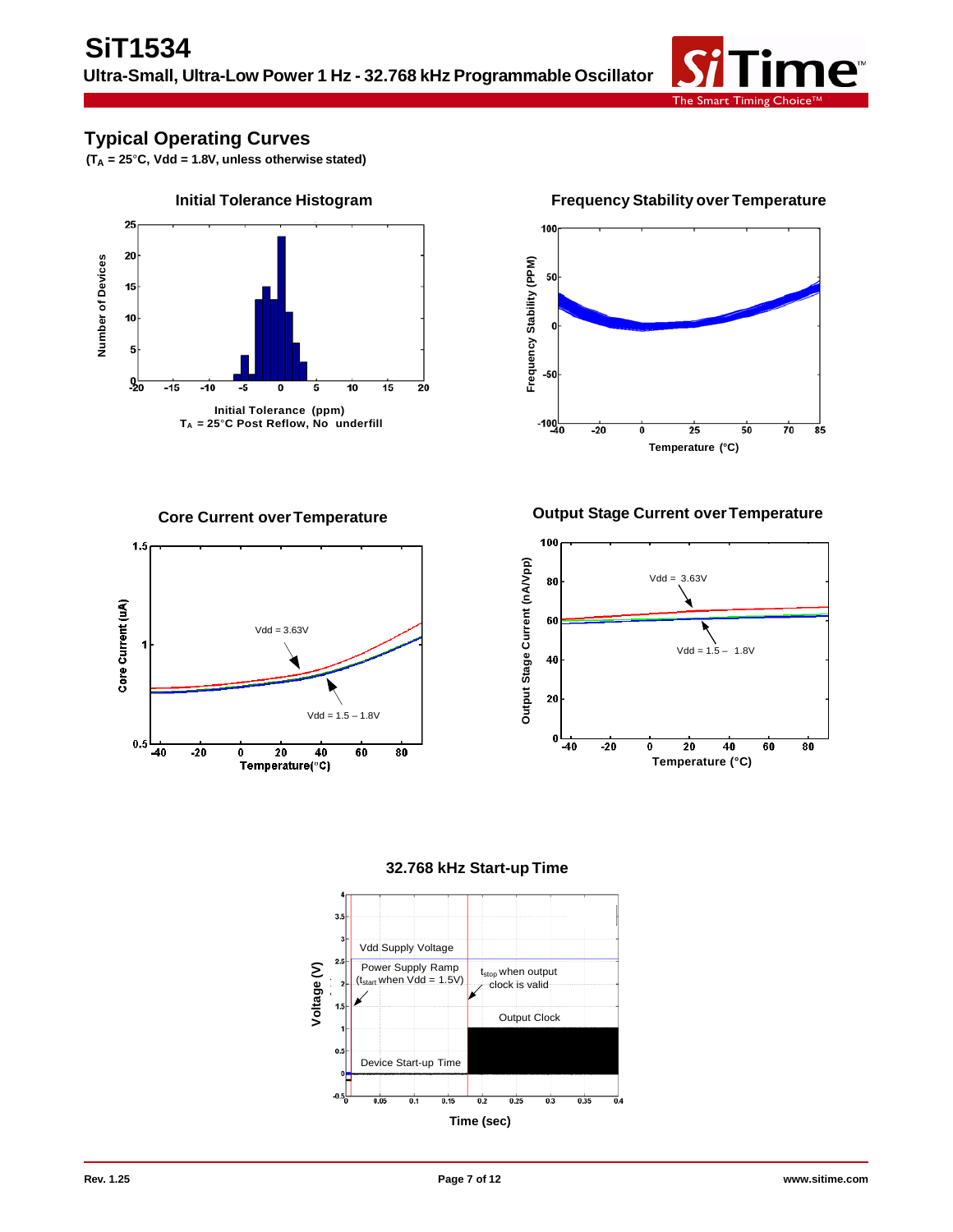![](_page_7_Picture_1.jpeg)

![](_page_7_Figure_2.jpeg)

### **NanoDrive™ Output Waveform**  $(V<sub>OH</sub> = 1.1V, V<sub>OL</sub> = 0.4V; SiT1534Al-J4-D14-32.768$

![](_page_7_Figure_4.jpeg)

# **LVCMOS Output Waveform**

(Vswing = 1.8V, SiT1534AI-J4-DCC-32.768)

![](_page_7_Figure_7.jpeg)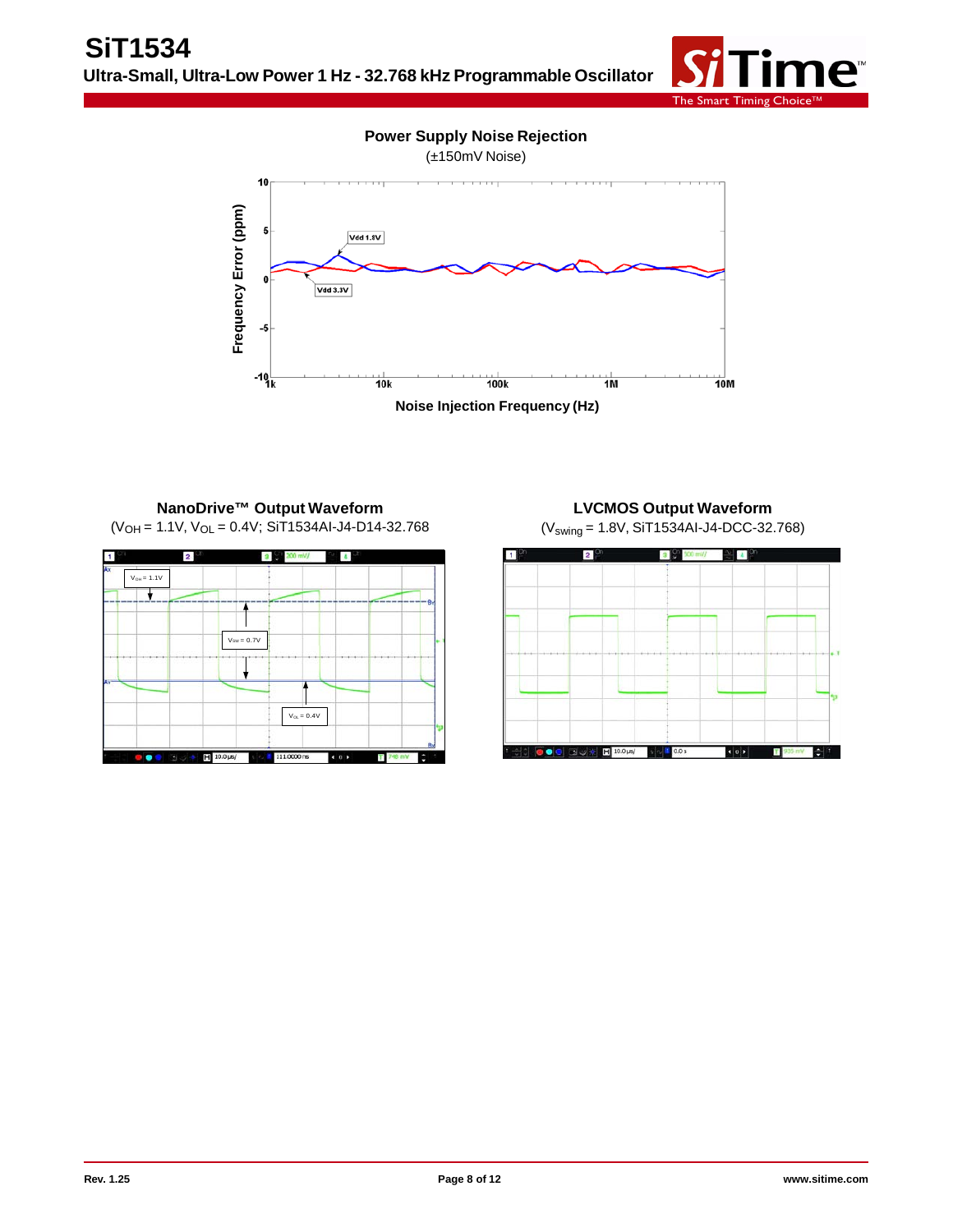![](_page_8_Picture_1.jpeg)

# **Dimensions and Patterns**

![](_page_8_Figure_3.jpeg)

#### **Note:**

6. For marking guidance, see SiTime's Manufacturing Notes, located on the [SiTime](http://www.sitime.com/support/quality-and-reliability#magictabs_MWIpq_4) web site in the Quality & Reliability section.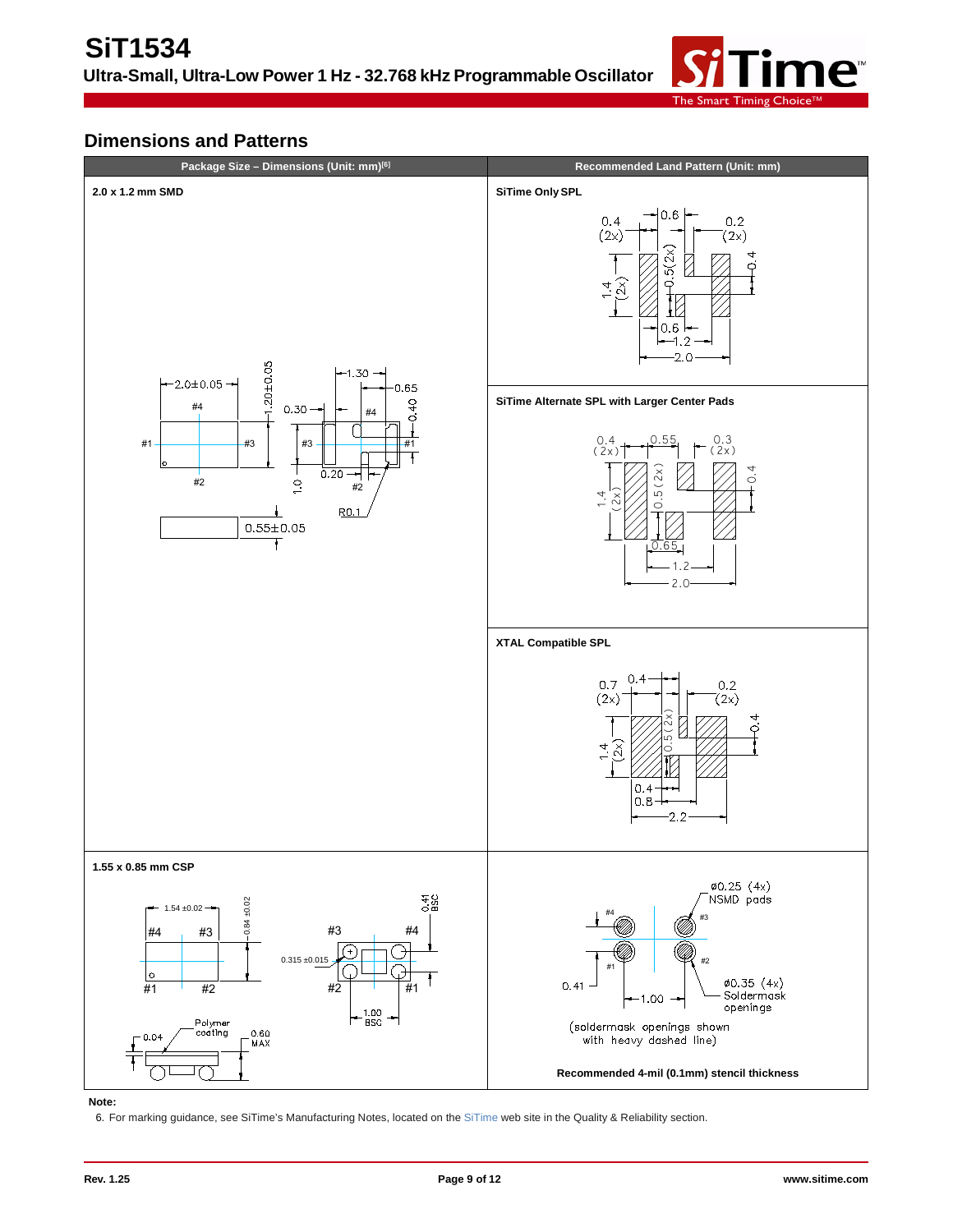![](_page_9_Picture_1.jpeg)

### **Manufacturing Guidelines**

- 1) No Ultrasonic Cleaning: Do not subject the SiT1534 to an ultrasonic cleaning environment. Permanent damage or long term reliability issues to the MEMS structure mayoccur.
- 2) Applying board-level underfill (BLUF) to the device is acceptable. It is reasonable to expect a slight shift in the frequency and has been accounted for in the frequency tolerance specification. Tested with UF3810, UF3808, and FP4530 underfill.
- 3) CSP Reflow profile, per JESD22-A113D.
- 4) When designing-in the SiT1534 in the 2012 SMD package into noisy, high EM environments, we recommend the following design guidelines:
	- Place oscillator as far away from EM noise sources as possible (e.g., high-voltage switching regulators, motor drive control).
	- Route noisy PCB traces, such as digital data lines or high di/dt power supply lines, away from the SiTime oscillator.
	- Add a low ESR/ESL, 0.1uF to 1.0uF ceramic capacitor (X7R) to help filter high frequency noise on the Vdd power-supply line. Place it as close to the SiTime oscillator Vdd pin as possible.
	- Place a solid GND plane underneath the SiTime oscillator to shield the oscillator from noisy traces on the other board layers.
	- For details, please refer to the pcb layout guidelines in AN10006: <http://www.sitime.com/support2/documents/AN10006-Best-Design-Layout-Practices.pdf.>
- 5) For additional manufacturing guidelines and marking/tape-reel instructions, click on the following link: [http://www.sitime.com/component/docman/doc\\_download/243-manufacturing-notes-for-sitime-oscillators](http://www.sitime.com/component/docman/doc_download/243-manufacturing-notes-for-sitime-oscillators)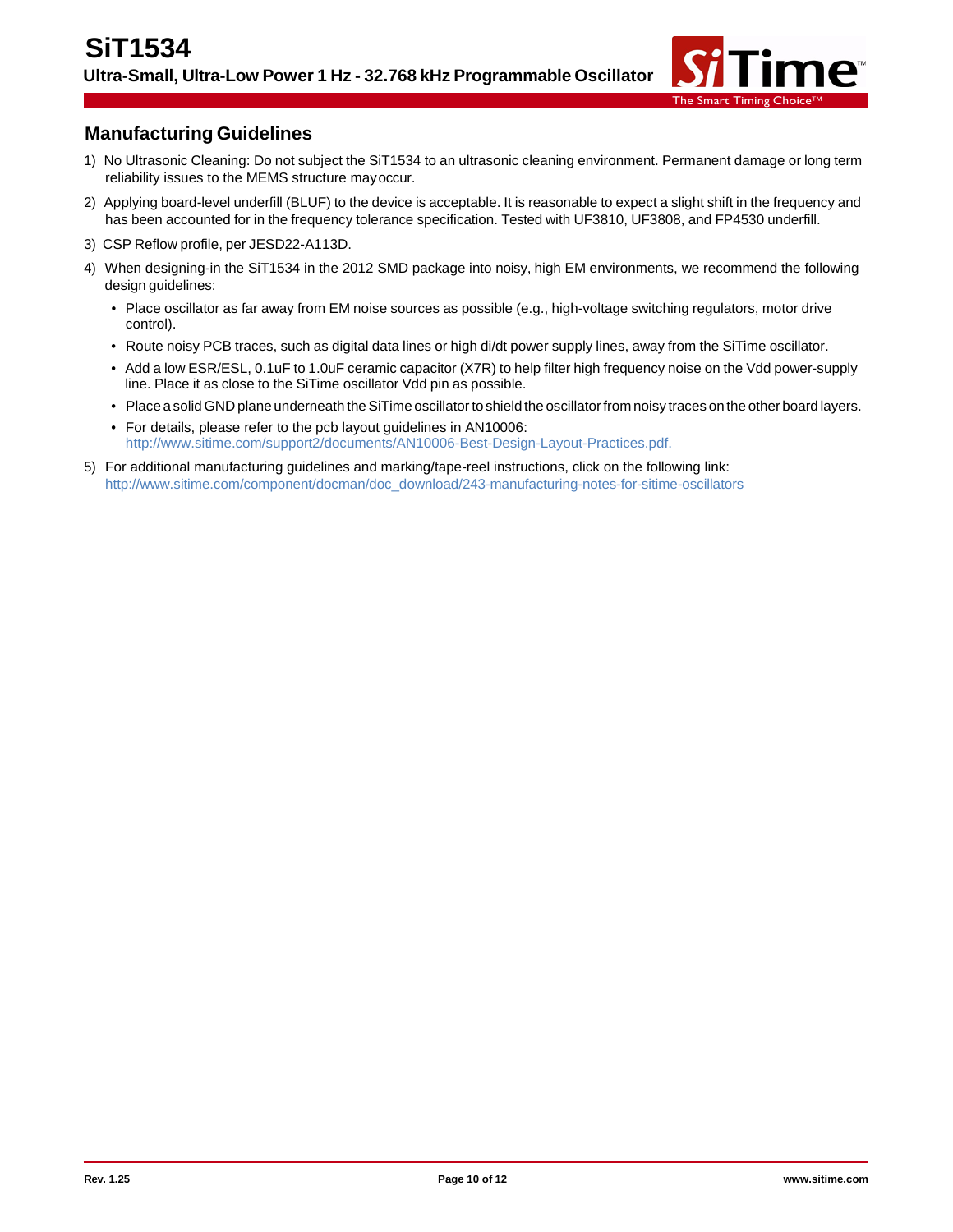![](_page_10_Picture_1.jpeg)

### **Ordering Information**

Part number characters in blue represent the customer specific options. The other characters in the part number are fixed.

![](_page_10_Figure_4.jpeg)

#### **Table 2. Acceptable VOH/VOL NanoDrive**™ **Levels [7]**

| <b>NanoDrive</b> | $V_{OH} (V)$ | $V_{OL}(V)$ | Swing (mV) | <b>Comments</b>        |
|------------------|--------------|-------------|------------|------------------------|
| D <sub>26</sub>  | 1.2          | 0.6         | 600 ±55    | 1.8V logic compatible  |
| D14              | 1.1          | 0.4         | 700 ±55    | 1.8V logic compatible  |
| D74              | 0.7          | 0.4         | $300 + 55$ | <b>XTAL compatible</b> |
| AA3              | n/a          | n/a         | $300 + 55$ | <b>XTAL compatible</b> |

#### **Note:**

7. If these available options do not accommodate your application, contact Factory for other NanoDrive options.